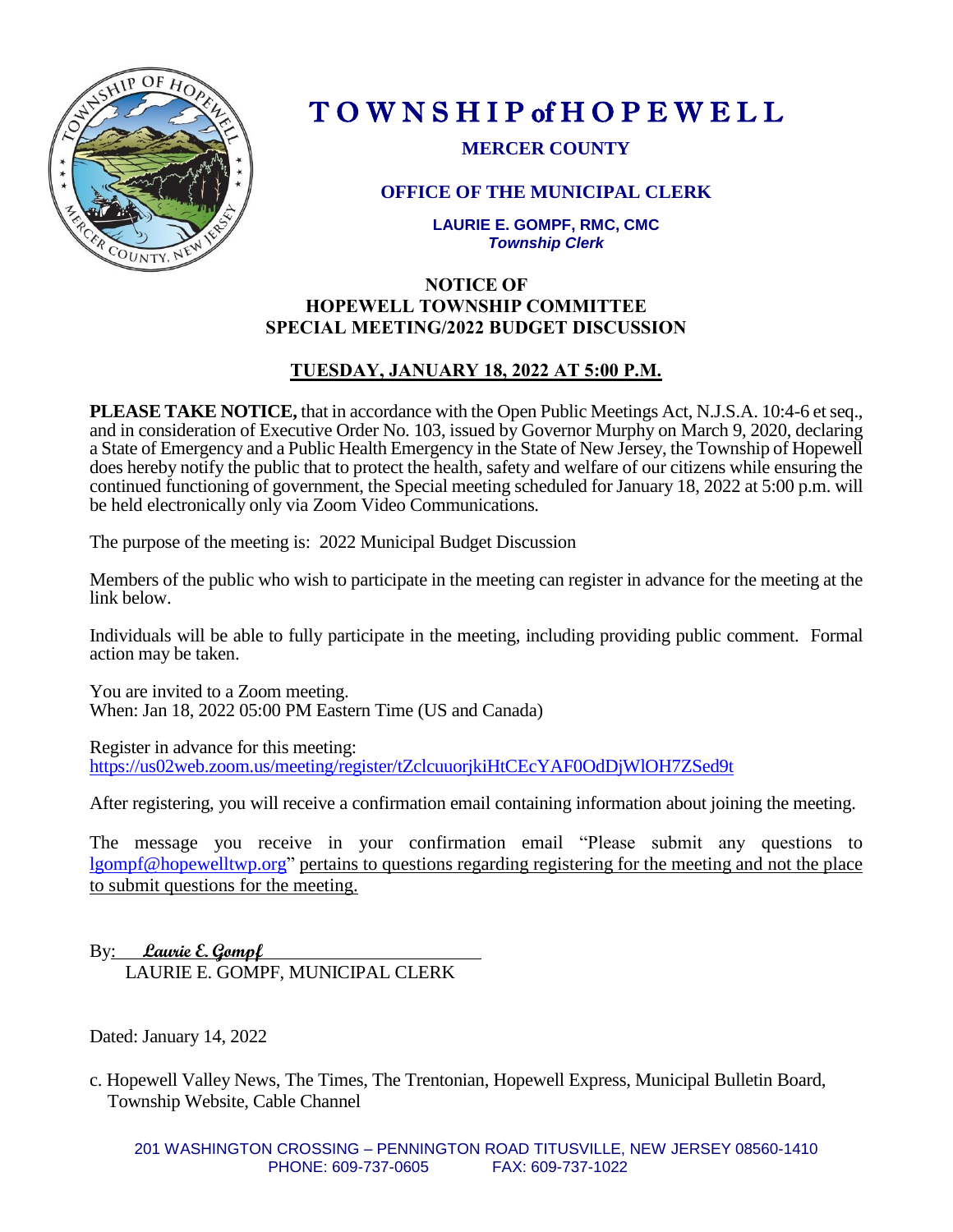#### **HOPEWELL TOWNSHIP COMMITTEE SPECIAL MEETING VIA ZOOM VIDEO COMMUNICATIONS**

#### **TENTATIVE AGENDA TO THE EXTENT KNOWN** \_\_\_\_\_\_\_\_\_\_\_\_\_\_\_\_\_\_\_\_\_\_\_\_\_\_\_\_\_\_\_\_\_\_\_\_\_\_\_\_\_\_\_\_\_\_\_\_\_\_\_\_\_\_\_\_\_\_\_\_\_

#### **TUESDAY, JANUARY 18, 2022 – 5:00 P.M.** \_\_\_\_\_\_\_\_\_\_\_\_\_\_\_\_\_\_\_\_\_\_\_\_\_\_\_\_\_\_\_\_\_\_\_\_\_\_\_\_\_\_\_\_\_\_\_\_\_\_\_\_\_\_\_\_\_\_\_\_\_

**1. CALL MEETING TO ORDER AND STATEMENT OF PROPER NOTICE BY MAYOR**  Notice of this meeting has been posted on the municipal bulletin board and forwarded to the Hopewell Valley News, The Times, The Trentonian and the Hopewell Express on January 5, 2022 in accordance with the Open Public Meetings Act, Chapter 231, P.L. 1975.

## **2. ROLL CALL BY MUNICIPAL CLERK**

# **3. PLEDGE OF ALLEGIANCE AND SALUTE TO THE FLAG**

## **4. AREAS OF RESPONSIBILITY, DEPARTMENTS FOR 2022 BY MAYOR**

A. Public Works, Communication, Economic Development, Affordable Housing, Lower Delaware Wild & Scenic River Management Council – Committee Member Chait

## **5. 2022 MUNICIPAL BUDGET DISCUSSION**

- 2022 Capital Budget
	- o Roads
	- o Community Development
	- o Historic Preservation
	- o Utilities
- Operating Budget
	- o Professional Services Agreements

## **6. PUBLIC SECTION**

## **7. EXECUTIVE SESSION RESOLUTION**

• Personnel

#### **8. ADJOURNMENT**